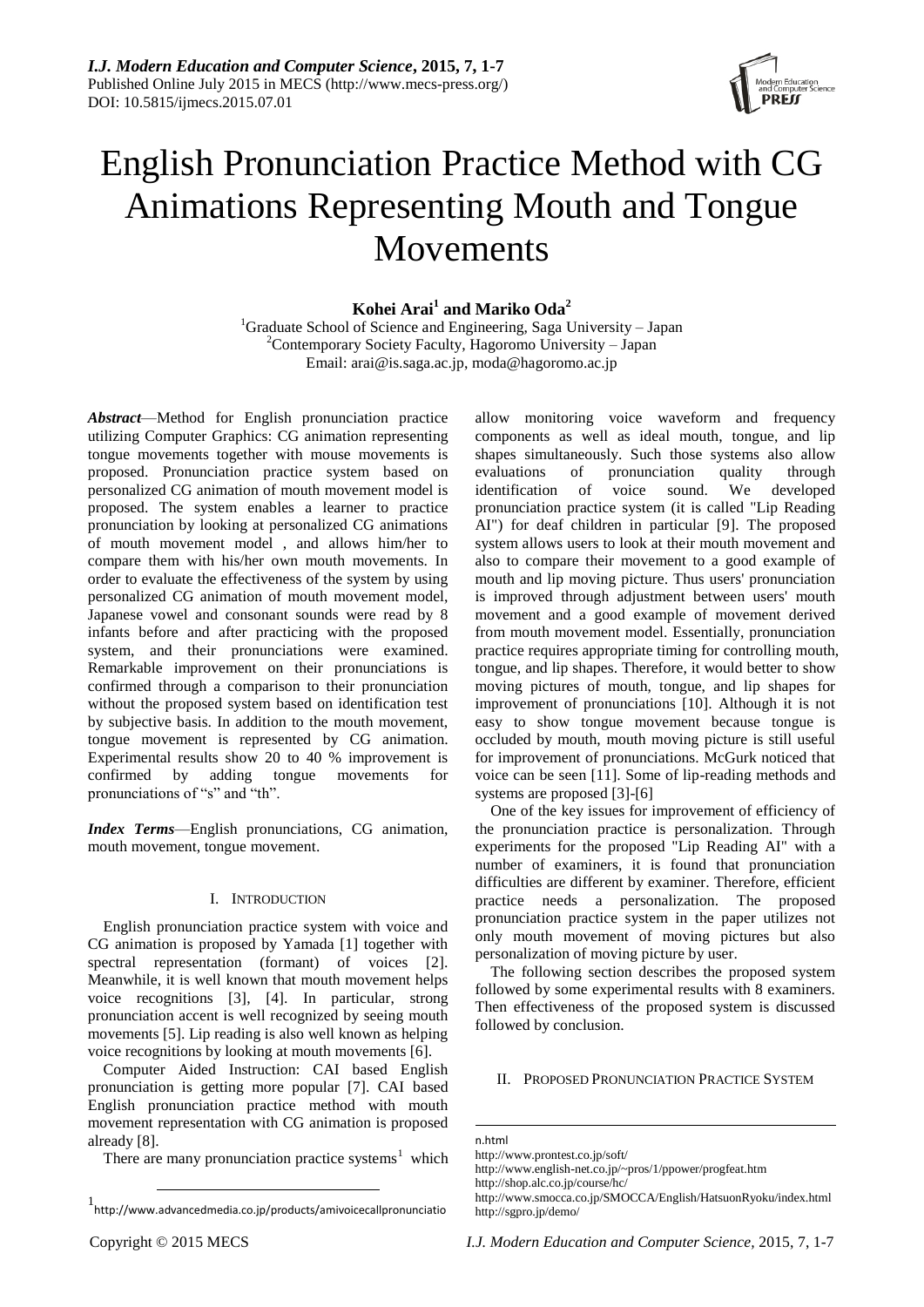## *A. Lip Reading "AI"*

Previously proposed Lip Reading "AI" allows comparison between learner's mouth movement and reference movement with moving picture in real time basis. An example of display image is shown in Fig.1.



Fig.1. Example of display image of the previously proposed Lip Reading "AI".

#### *B. CG Animation of Reference Moving Picture*

In the system, real mouth images are used as reference movement of moving picture. Not only real mouth moving pictures, but also CG animation of mouth images can be used as shown in Fig.2.

Using CG animation of mouth moving picture, much ideal reference could be generated. "Maya"2 of CG animation software (Fig.3) is used to create reference mouth moving picture. Then it can be personalized. Namely, resemble CG animation to the user in concern can be created as shown in Fig.4.

In order to create resemble mouth moving picture to the user in concern, correct mouth movements are extracted from moving picture by using Dipp-MotionPro2D3. 12 of lecturers' mouth moving pictures are acquired with video camera and then are analyzed. Every lecturer pronounced "a", "i", "u", "e", and "o".

Four feature points, two ends of mouth and middle centers of top and bottom lips are detected from the moving pictures. Four feature points when lecture close and open the mouth are shown in Fig.5 (a) and (b), respectively.



Fig.2. CG animation based reference moving picture for monitoring mouth movements.



Fig.3. Example of Maya of CG animation software generated reference mouth and lip moving picture



Fig.4. Resemble mouth and lip moving picture to the user in concern could be created with the CG animation software derived reference moving picture.

An example of motion analysis of four feature points when the lecture pronounces "a" is shown in Fig.6. In the Fig., red, yellow, light green and blue lines show the top lip, the bottom lip, right end of mouth and left end of mouth, respectively. When the lecture pronounces "a", the bottom lip moves to downward direction remarkably while other three feature points (top lip and two ends of mouth) do not move so much. On the other hand, when the lecture pronounces "u", two ends of mouth moves so much in comparison to the other two (top and bottom lips) as shown in Fig.7.



(a)Close the mouth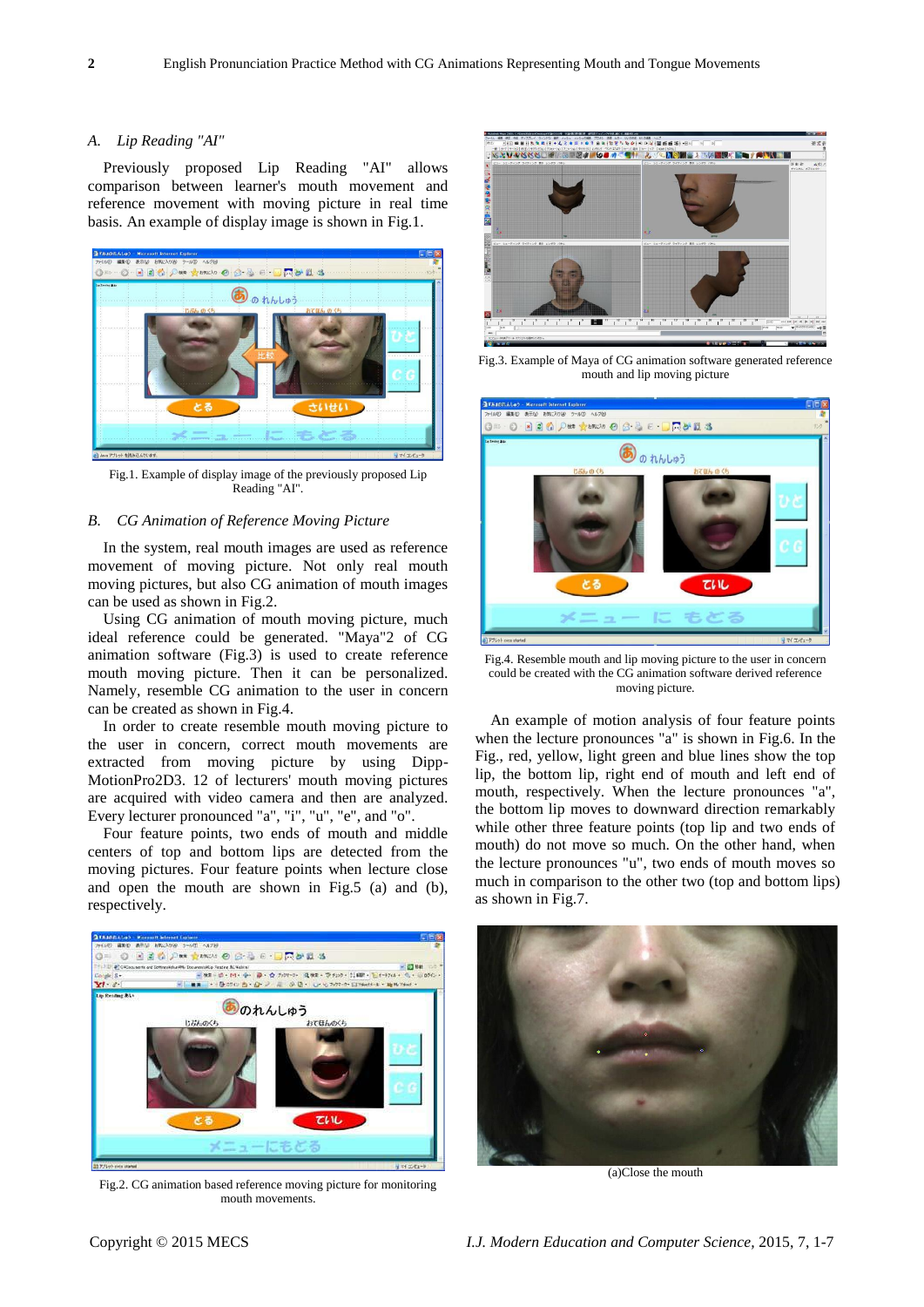

(b)Open the mouth Fig.5. Four feature points when lecture close and open the mouth.



Fig.6. Example of motion analysis of four feature points when the lecture pronounces "a"

As the results of the experiments, it is found that the pronunciation practice system by means of mouth movement model based personalized CG animation is proposed.



Fig.7. Example of motion analysis of four feature points when the lecture pronounces "u"

The system allows users to look at both users' mouth movement and model based CG animation of moving picture. Therefore, users practice pronunciation by looking at both moving pictures effectively. 8 infants examined pronunciation practices of vowels and consonants, in particular for /s/,/m/,/w/ by using the proposed system. Remarkable improvement (3-9%) on their pronunciations is confirmed.

## *C. CG Animation for inside mouth*

The proposed English pronunciation practice system allows users to look not only outlook of mouth but also inside mouth movement for instruction. Inside mouth movements implies relations among teeth, tongue, and shape of inside mouth as shown in Fig.8.



Fig.8. An example of the CG for inside mouth movements.

Also, aspect of the CG for mouth inside movements can be modified as shown in Fig.9. In the case of Fig.9, side view of the CG for inside mouth movement is shown as an example. Users can change the viewing direction of the CG image as user likes.



Fig.9. Example of side view of the CG image of inside mouth movements.

Thus users have instruction of inside mouth movements other than just outlook. Users can imagine their inside mouth movement. Then their pronunciation is improved.

## *D. Pronunciation Instructions with the CG animation for side view of inside of the mouth*

Top menu is sh9wn in Fig. 10. "s", "j", and " $\theta$ " can be practiced in this case.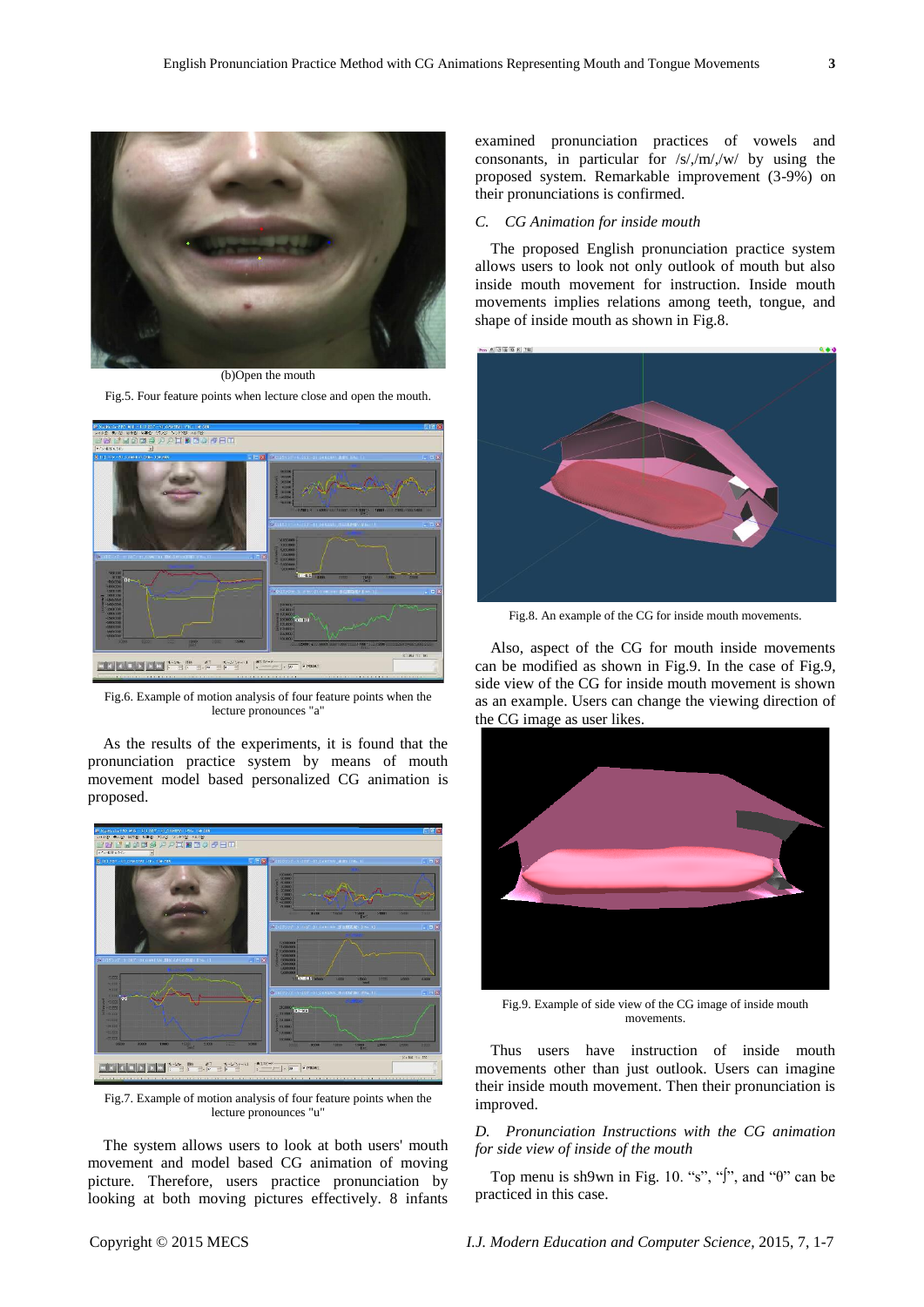



Select the sound element you want to learn!!

## Fig.10. Top menu of the proposed English pronunciation practice system

If students selected one of these candidates of pronunciation practice, then instruction of the selected pronunciation is appeared. Not only the outlook of mouth movement shown in Fig. 11, but also CG animation of inside mouth movement (Fig. 12) is available to see for the selected pronunciation. Meanwhile, students' mouth movements can be also seen on the computer screen. By comparing between two mouth movements moving pictures, one is the template and the other one is students' mouth movement of moving pictures, pronunciation practices can be done efficiently and effectively.

On the other hand, students' also check their inside mouth movement through looking at the CG animation of the selected pronunciations.



Fig.11. Outlook of mouth movement for pronunciation of "s"

# Pronunciation of /s/ Fliction between bless and tongue at the red mark portion as shown below



Fig.12. CG animation of inside mouth movement is available to see for the selected pronunciation

## III. EXPERIMENTS

## *A. Experiment Procedure*

8 kindergarten boys and girls (L1 to L8) whose age ranges from five to six are participated to the experiment. Pronunciation practice is mainly focused on improvement of pronunciation of vowels and consonants, /s/,/m/,/w/. Before and after pronunciation practice with the proposed system, 12 examiners identify their pronunciations with their voice only and with their moving picture only as well as with their voice and moving picture as shown in Fig.13. Thus identification ratio is evaluated together with mouth and lip shapes difference between before and after pronunciation practices. Pronunciation practice for vowels and consonants are conducted. Those are E1: vowels, E2: /a/-/sa/-/ma/-/ta/-/wa/, E3: /i/-/mi/, E4: /u/- /mu/, E5: /e/-/se/-/me/, E6: /o/-/so/-/mo/, respectively. All these pronunciations are Japanese.



Fig. 12 Three types of pronunciation evaluations

In addition to the mouth movement animations, tongue movement animation is used for improvement of their pronunciations. 10 of university students participate the experiments.

## *B. Experiment Results*

Table 1 shows experimental results of identification ratio for before and after the pronunciation practice.

|                | <b>Moving Picture</b><br>Only |       | Voice Only    |       | <b>Moving Picture</b><br>and Voice |       |
|----------------|-------------------------------|-------|---------------|-------|------------------------------------|-------|
| Exercise       | <b>Before</b>                 | After | <b>Before</b> | After | <b>Before</b>                      | After |
| E1             | 81%                           | 87%   | 90%           | 94%   | 95%                                | 98%   |
| E2             | 70%                           | 80%   | 87%           | 94%   | 92%                                | 98%   |
| E <sub>3</sub> | 69%                           | 73%   | 95%           | 95%   | 98%                                | 99%   |
| F <sub>4</sub> | 70%                           | 79%   | 93%           | 93%   | 98%                                | 98%   |
| E <sub>5</sub> | 71%                           | 78%   | 94%           | 99%   | 90%                                | 99%   |
| E6             | 64%                           | 76%   | 92%           | 94%   | 91%                                | 95%   |
| Average        | 71%                           | 80%   | 92%           | 95%   | 94%                                | 98%   |

Table 1. Identification ratio for before and after the pronunciation practices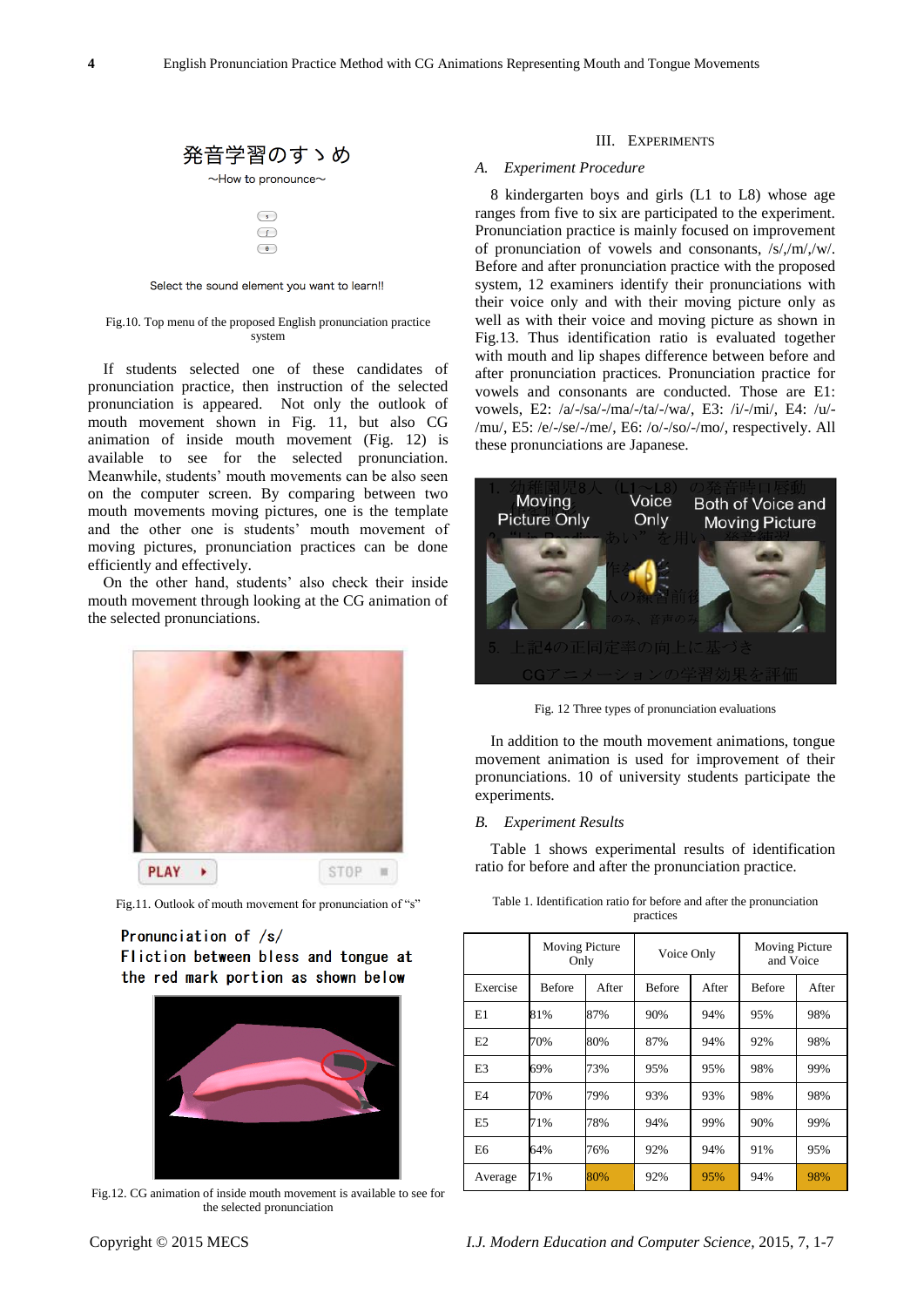It is noticed that identification ratio for after pronunciation practice is improved by 3-9% from before pronunciation practice for all three cases of evaluation methods. Evaluation results with voice only show 3% improvement. This implies that their pronunciation is certainly improved.

Much specifically, pronunciation of /sa/ for L3 learner before pronunciation practice is 100% perfect while L8 learner has difficulty on pronunciation of /sa/ before pronunciation practice as shown in Table 2.

In particular, pronunciation of /sa/ for L8 learner is used to confuse with  $a/(12.5\%)$ ,  $\pi a/(37.5\%)$ , and unclear (12.5%) before pronunciation practice as shown in Table 3 (a). This situation is remarkably improved as shown in Table 3 (b). Identification ratio of pronunciation of /sa/ for L8 learner is changed from 25% to 100% perfect after the pronunciation practice.

Table 2. Identification ratio before pronunciation practice.

| Learner        | a       | sa     | ta    | ma      | wa      | Unclear |
|----------------|---------|--------|-------|---------|---------|---------|
| L1             | 0.0%    | 87.5%  | 12.5% | 0.0%    | 0.0%    | 0.0%    |
| L2             | 12.5%   | 87.5%  | 0.0%  | $0.0\%$ | $0.0\%$ | $0.0\%$ |
| L <sub>3</sub> | $0.0\%$ | 100.0% | 0.0%  | 0.0%    | 0.0%    | 0.0%    |
| LA             | $0.0\%$ | 87.5%  | 12.5% | $0.0\%$ | $0.0\%$ | $0.0\%$ |
| L5             | 25.0%   | 62.5%  | 12.5% | $0.0\%$ | 0.0%    | 0.0%    |
| L6             | $0.0\%$ | 87.5%  | 0.0%  | $0.0\%$ | 0.0%    | 12.5%   |
| L7             | $0.0\%$ | 100.0% | 0.0%  | $0.0\%$ | $0.0\%$ | 0.0%    |
| L8             | 12.5%   | 25.0%  | 37.5% | $0.0\%$ | $0.0\%$ | 12.5%   |

Table 3. Identification ratios for before and after pronunciation practice of pronunciation of /sa/ for L8 learner

| (a) Before pronunciation practice |  |                                   |    |    |    |         |  |  |
|-----------------------------------|--|-----------------------------------|----|----|----|---------|--|--|
| Sound (Sa) a                      |  | sa                                | ta | ma | wa | Unclear |  |  |
| L8                                |  | 12.5% 25.0% 37.5% 0.0% 0.0% 12.5% |    |    |    |         |  |  |
| (b) After pronunciation practice  |  |                                   |    |    |    |         |  |  |
| Sound (Sa) a                      |  | sa                                | ta | ma | wa | Unclear |  |  |
| Ι8                                |  | 0.0% 100.0% 0.0% 0.0% 0.0% 0.0%   |    |    |    |         |  |  |

Fig.13 shows one shot frame image of moving picture for mouth and lip when L8 learner pronounces /sa/ before and after the pronunciation practice. Although he could not open his mouth when he pronounces /sa/ before the pronunciation practice, he made almost perfect mouth shape for /sa/ pronunciation after the practice.





Fig.13. Moving picture for mouth and lip of L8 learner before and after the pronunciation practice of /sa/.

Another example for identification ratios for before and after pronunciation practice for L6 learner is shown in Table 4. L6 learner has difficulty on pronunciation of /a/ due to his mouth shape. Although identification ratio of /a/ is 100% before the practice when it is evaluated with voice only, it is 62.5% before the practice when it is evaluated with both voice and moving picture. This implies that his mouth shape is resembled to that of /sa/, /wa/, and unclear even though his voice sound can be heard as /a/. It is improved to 100% perfect after the practice. Therefore, it may say that the practice is effective to improve not only voice but also mouth and lip shapes.

Table 4. Identification ratios for before and after pronunciation practice of pronunciation /a/ for L6 learner

| (a) Voice only before practice               |                            |    |    |    |    |                                   |  |
|----------------------------------------------|----------------------------|----|----|----|----|-----------------------------------|--|
| Sound $(a)$                                  | a                          | sa | ta | ma |    | wa Unclear                        |  |
| Lб                                           | 100.0% 0.0% 0.0% 0.0% 0.0% |    |    |    |    | $0.0\%$                           |  |
| (b) Voice and moving picture before practice |                            |    |    |    |    |                                   |  |
| Sound $(a)$                                  | a                          | sa | ta | ma | wa | Unclear                           |  |
| Lб                                           |                            |    |    |    |    | 62.5% 12.5% 0.0% 0.0% 12.5% 12.5% |  |
| (c) Voice and moving picture after practice  |                            |    |    |    |    |                                   |  |
| Sound<br>(a)                                 | a                          | sa | ta | ma | wa | Unclear                           |  |
| Ι6                                           | 100.0% 0.0% 0.0% 0.0% 0.0% |    |    |    |    | $0.0\%$                           |  |

His mouth and lip shapes before and after the pronunciation practice of /a/ are shown in Fig.14.



Fig.14. Mouth and lip shapes of L6 learner before and after the pronunciation practice of /a/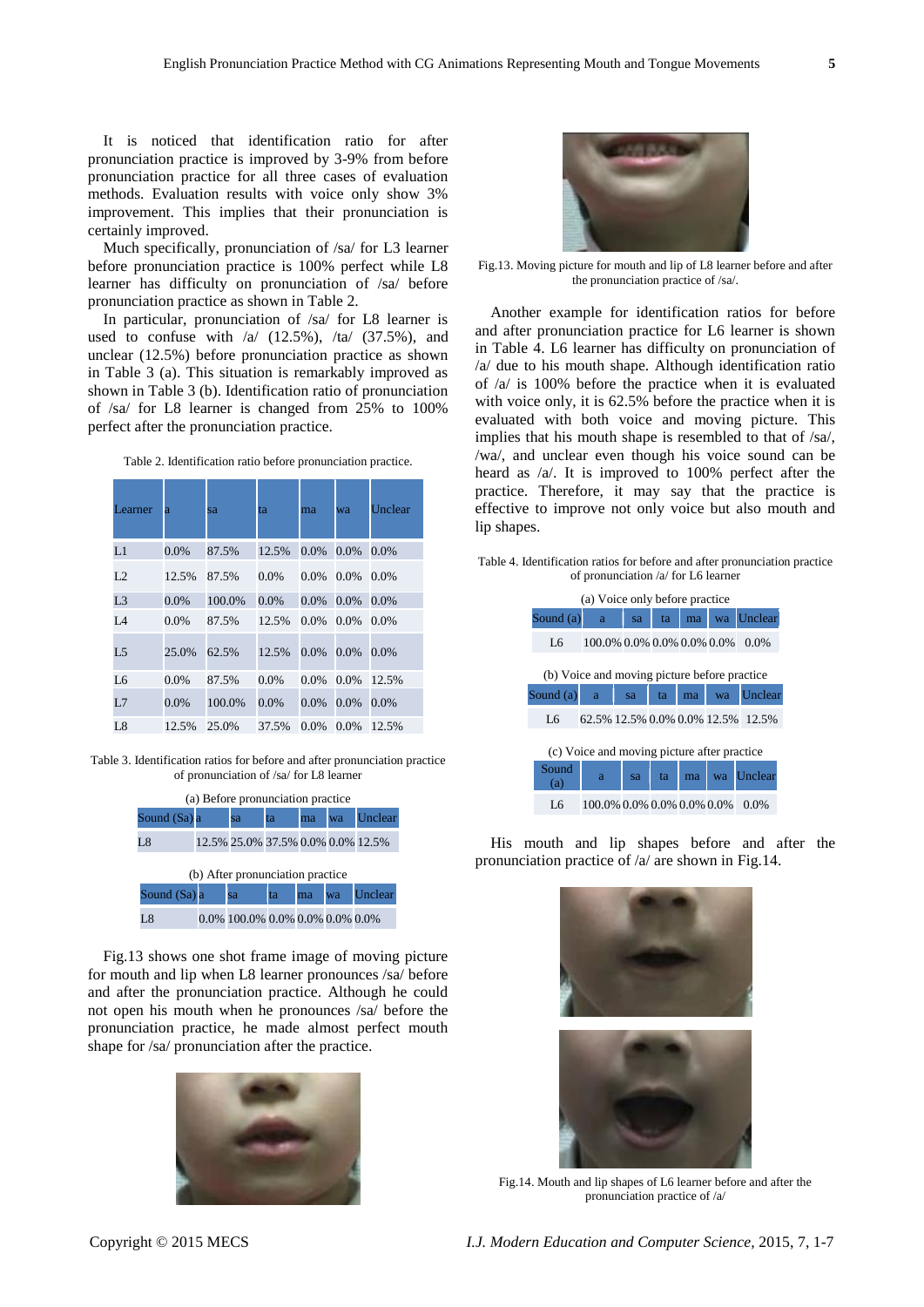Another example is shown in Table 5. L3 learner has difficulty on pronunciation of /e/ due to his mouth and lip shapes. Although identification ratio of /e/ is 75% before the practice when it is evaluated with voice only, it is 62.5% before the practice when it is evaluated with both voice and moving picture. This implies that his mouth and lip shapes are resembled to that of /i/. Although it is improved to 87.5% after the practice when it is evaluated with voice only, it is improved to 100% perfect after the practice when it is evaluated with both of voice and moving picture. Therefore, it may say that the practice is effective to improve not only voice but also mouth and lip shapes.

Table 5. Identification ratios for before and after pronunciation practice of pronunciation /a/ for L6 learner



His mouth and lip shapes before and after the pronunciation practice of /e/ are shown in Fig.15.



Fig.15. Mouth and lip shapes of L3 learner before and after the pronunciation practice of /e/

## V. CONCLUSION

Method for English pronunciation practice utilizing CG animation representing tongue movements together with mouse movements is proposed. Pronunciation practice system based on personalized Computer Graphics: CG animation of mouth movement model is proposed. The system enables a learner to practice pronunciation by looking at personalized CG animations of mouth movement model , and allows him/her to compare them with his/her own mouth movements. In order to evaluate the effectiveness of the system by using personalized CG animation of mouth movement model, Japanese vowel and consonant sounds were read by 8 infants before and after practicing with the proposed system, and their pronunciations were examined. Remarkable improvement on their pronunciations is confirmed through a comparison to their pronunciation without the proposed system based on identification test by subjective basis. In addition to the mouth movement, tongue movement is represented by CG animation. Expremental results show 20 to 40 % improvement is confirmed by adding tongue movements for pronunciations of "s" and "th".

## ACKNOWLEDGEMENT

Authors would like to thank Mr. Sakai of Saga University for his efforts on the experiments conducted.

## **REFERENCES**

- [1] R.Yamada, et al., Evaluation of the pronunciation of /r/, /l/ by Japanese: An effect of listening training, Proc. Of the Fall Conference of the Acoustic Society of Japan, 3, 3, 9, 397-398, 1995.
- [2] T.Yamada, et al., How to improve English speaking scientifically, ATR Lab., BlueBacks, B-1263, 1999.
- [3] W.Sumby and I.Pollali, Visual contribution to speech intelligibility in noise, Journal of Acoustic Society of America, 26, 2, 212-215, 1954.
- [4] Q.Summerfield, Lip-reading and audio-visual speech recognition, Phil. Trans. Royal Society of London, 71-78, 1992.
- [5] D. Reiseberg, et al., Easy to hear but hard to understand: A lip-reading advantage with impact auditory stimulus in hearing by eye, The Psychology of Lip Reading, Lowrence Erlbawin, 746-748, 1987.
- [6] P.L. Silsbee, et al., Computer lip reading for improving accuracy in automatic speech recognition, IEEE Trans. Speech and Audio Processing, 4, 5, 337-350, 1996.
- [7] M.Oda, S.Oda, K.Arai et al., Web based CAI system for /l/ and /r/ English pronunciation with voices and mouth movement pictures, Journal of Education System Society of Japan, 7, 6, 162-173, 2000.
- [8] K.Arai, S.Matsuda, M.Oda, English Pronunciation System Using Voice and Video Recognition Based on Optical Flow, Proc. Of the  $2<sup>nd</sup>$  International Conference on Information Technology Based Higher Education and Training, 1-6, 2001.
- [9] Mariko Oda, Shun Ichinose, Seio Oda, Development of a Pronunciation Practice CAI System Based on Lip Reading Techniques for Deaf Children, Technical Report of the Institute of Electronics, Information, and Communication Engineers of Japan, vol.107 , No.179 WIT2007- 25(2007).
- [10] Mariko Oda, Seio, Oda, and Kohei Arai, Effectiveness of an English /l/ -/r/ Pronunciation Practice CAI System Based on Lip Reading Techniques, Journal of Japan Society of Educational Technology,  $26(2)$ , pp.65 -75(2002).